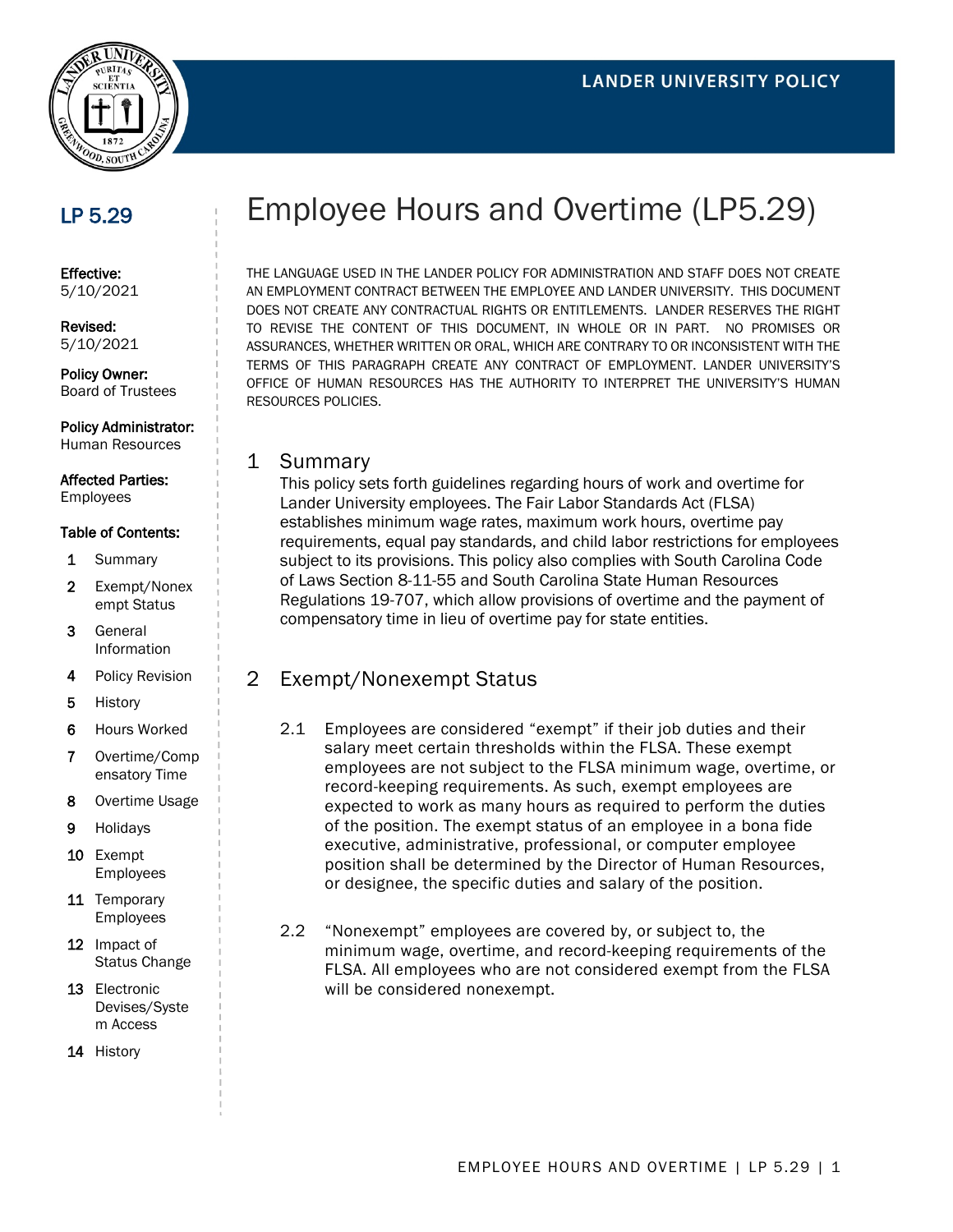### 3 General Information

- 3.1 Compensation for all employees is based on 40 hours per week, or 2,080 hours per year. The regular rate of pay for purposes of calculating overtime due includes all remuneration for employment paid to an employee (including base pay), and all compensation not included in base pay as outlined in the State Human Resources Regulations, with the exception of discretionary bonuses. Nonexempt employees must not be paid less than minimum wage.
- 3.2 All employees, including temporary and student employees, will be paid no less than the current minimum wage.
- 3.3 The normal scheduled workweek for the university is 37.5 hours, but pay is based on 40 hours.
	- 3.3.1 For FLSA and record-keeping purposes, the defined workweek begins at 12:01 a.m. on Saturday and ends at midnight on the following Friday. The workweek stands alone in determining overtime compensation or compensatory time for nonexempt employees, with the exception of law enforcement personnel.
	- 3.3.2 Any employee may be required to work up to 40 hours per workweek without additional compensation. No covered employee shall receive additional compensation or compensatory time for hours worked between 37.5 and 40.0 hours per workweek.
- 3.4 The work period for law enforcement employees and fire protection employees may be established from 7 to 28 consecutive days. Law enforcement employees must receive overtime compensation in the form of overtime compensation or compensatory time for all hours worked over 80 hours in a 14-day work period.

#### 4 Hours Worked

- 4.1 Hours worked include all time that the employee is required to be on duty or at the prescribed workplace and all time during which the employee is permitted to work. The hours worked include any bona fide work that the employee performs on or away from the prescribed workplace if the supervisor knows or has reason to believe that the work is being performed. Time spent in leave status is not considered hours worked.
- 4.2 A nonexempt employee may be allowed to work in excess of the normal workday and may be given time off during the same workweek at the rate of an hour for an hour to avoid working over 40 hours in a workweek. This adjustment is not allowed for hours worked between 37.5 and 40 hours during any workweek. This type of work rescheduling precludes working more than 40 hours in a workweek and eliminates the need for overtime payment.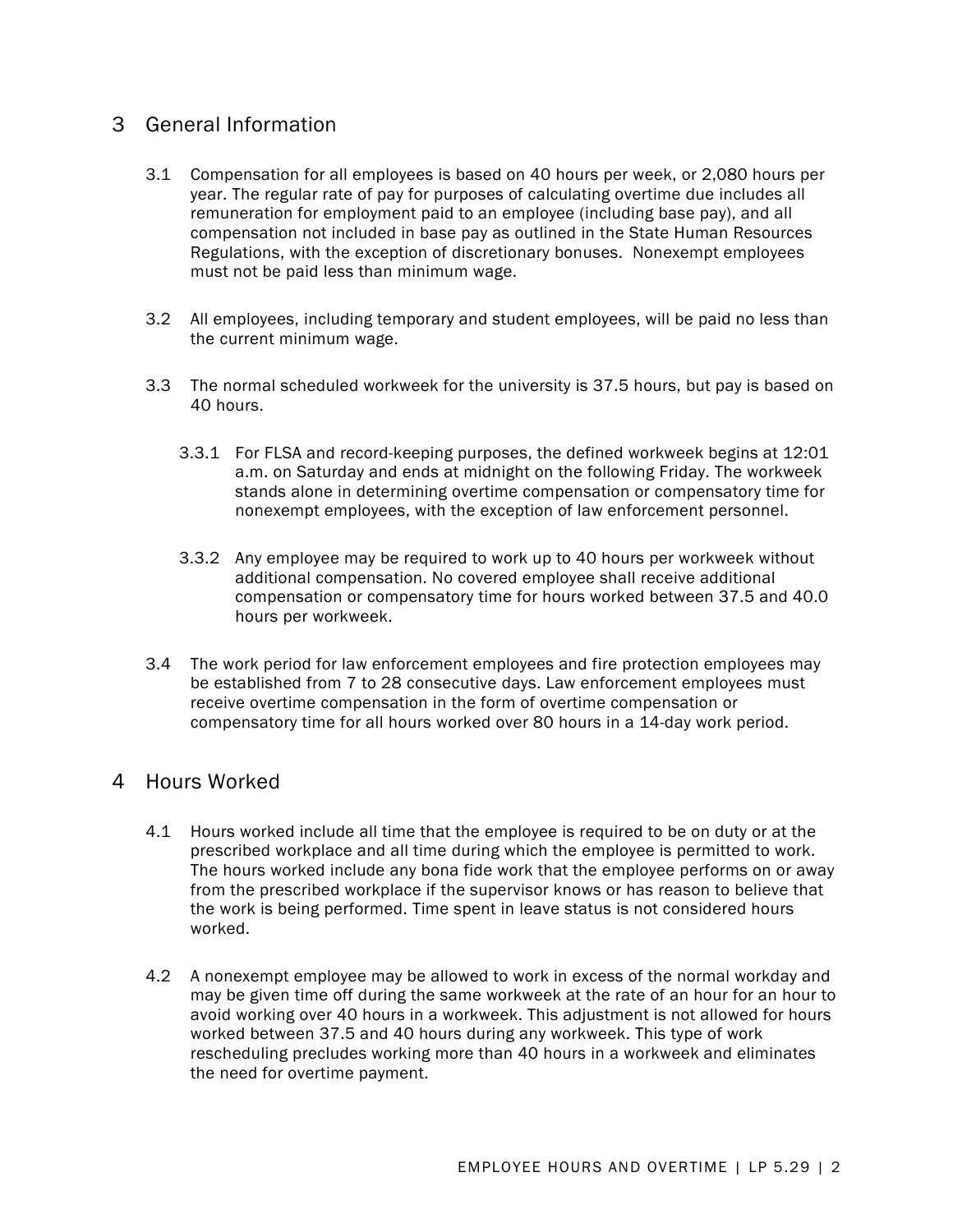- 4.3 Law enforcement personnel may be required to work a variable schedule over a 14 day period.
- 4.4 Department heads and managers may change an employee's regular schedule in order to ensure that the hours worked in a given workweek will not exceed 40 hours.
- 4.5 General Information on Hours Worked
	- 4.5.1 On-call time is not regarded as work time unless an employee is required to remain at the employer's premises or prescribed workplace or is so restricted that the employee cannot use the time effectively for his or her own purposes. If the employee is not confined to his or her home or any particular place, but only required to leave word where he or she can be reached, then the hours are not considered working hours.
	- 4.5.2 A bona fide meal period of 30 minutes or more that occurs during the scheduled workday is not considered hours worked if the employee is completely relieved from duty for the purpose of eating a meal. Meal periods may vary from 30 minutes to one hour.
	- 4.5.3 Breaks of short duration must be counted as hours worked. One morning and one afternoon break of no more than 15 minutes each is permitted. However, agencies may establish breaks but are not obligated to establish breaks, as breaks are a privilege and not a right. Breaks shall not be used to allow an employee to come in late, to leave early, or to extend the meal period.
	- 4.5.4 Travel time for nonexempt employees may be hours worked under some conditions. The following guidelines apply to nonexempt employees:
		- 4.5.4.1 Home-to-Work Travel An employee who travels from home before the regular workday and returns to his or her home at the end of the workday is engaged in ordinary home-to-work travel, which is not considered work time.
		- 4.5.4.2 Travel that is All in a Day's Work Time spent by an employee in travel as part of his or her principal activity (e.g., travel from job site to job site during the work day) is considered as work time and must be counted as hours worked.
		- 4.5.4.3 Home-to-Work Travel on a Special One-Day Assignment in Another City – When an employee who regularly works at a fixed location in one city is given a special one day work assignment in another city and returns home the same day, the time spent in traveling to and returning from the other city is considered work time, regardless of the time of day or day of the week, except that the employer may deduct the time that the employee would normally spend commuting to the regular work site from the total travel time.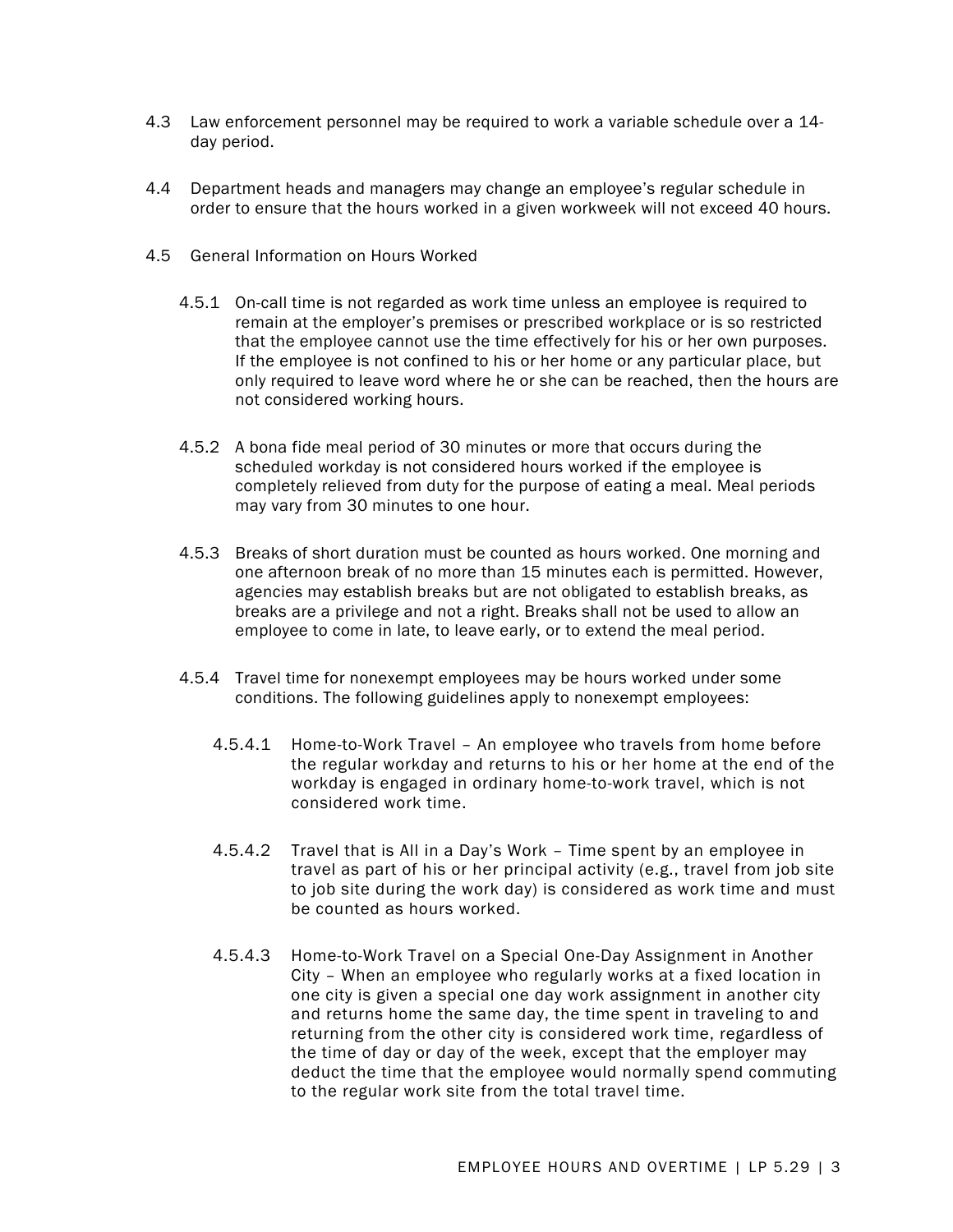- 4.5.4.4 Travel Away from the Home Community –Travel away from home involving an overnight stay for nonexempt employees is considered time worked when it occurs during the employee's normal working hours. The time is considered hours worked both on regular working days during normal working hours and also during corresponding hours on non-working days. Time spent in travel away from home outside of regular working hours as a passenger on an airplane, train, boat, or bus, or in an automobile is not considered work time.
- 4.5.4.5 Lectures, Meetings, and Training Programs When a nonexempt employee by reason of official responsibilities is required to attend lectures, meetings, training programs, etc., the time of attendance shall be considered work time.
- 4.5.5 Time off for holidays, paid leave, and compensatory time are not counted as hours worked when calculating overtime.

### 5 Overtime/Compensatory Time

- 5.1 Overtime is defined as all hours worked in excess of 40 hours in a 7 consecutive day work period and must be pre-approved.
- 5.2 A nonexempt employee shall be paid no less than one and one-half times his or her regular rate of pay for all hours worked over 40 hours in a workweek or shall be granted compensatory time at a rate of one and one-half hours for each hour of overtime worked, which is allowable for government agencies per the FLSA. Nonexempt employees, who have a scheduled workweek of 37.5 hours, shall not receive additional compensation or compensatory time for hours worked between 37.5 and 40.0 hours per workweek.
- 5.3 The requirements that overtime pay must be paid or compensatory time granted to nonexempt employees after 40 hours of work in a workweek shall not be waived by agreement between a supervisor and an employee.
- 5.4 Nonexempt employees may accumulate up to 240 hours of compensatory time. For overtime worked by a nonexempt employee with an accumulation of 240 hours of compensatory time, the overtime must be paid in the employee's next regular paycheck. Law enforcement and fire protection employees may accumulate up to 480 hours of compensatory time. For overtime worked for an employee who has accumulated 480 hours of compensatory time, the employee must be paid.
- 5.5 The Office of Human Resources is responsible for ensuring that employees do not accumulate compensatory time in excess of the maximum allowed and for certifying that funds are available within the existing budgets to pay overtime in excess of the maximum allowed accumulation.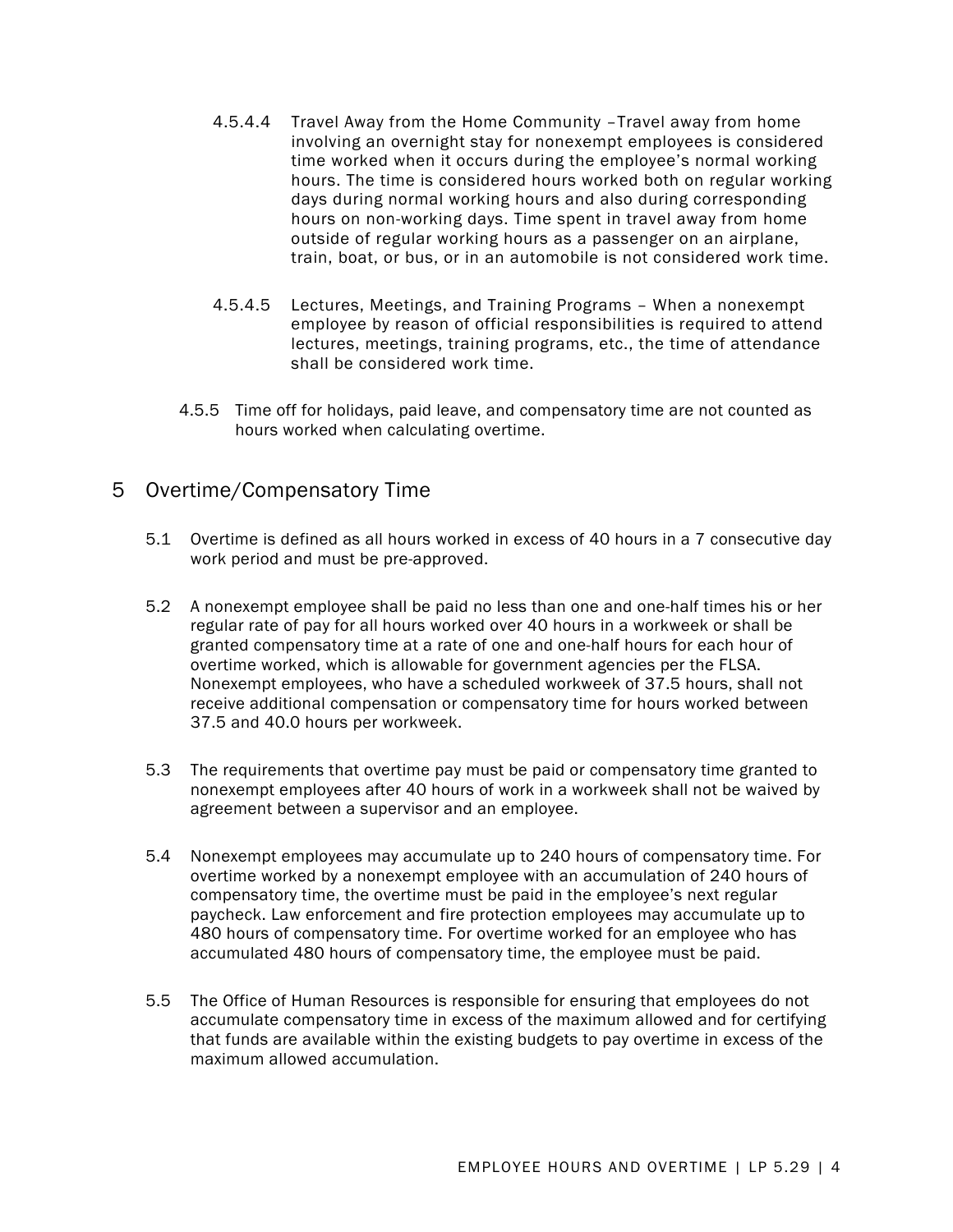- 5.6 Sworn law enforcement officers shall be paid at straight hourly pay rate for all hours worked up to 80 hours during a 14-day work period, and overtime for nonexempt law enforcement officers shall be paid at the rate of one and one-half times the hourly rate for hours worked in excess of 80 hours during a 14-day work period.
- 5.7 When a nonexempt employee works over 40 hours in two or more nonexempt positions, the blended rate will be used to calculate overtime. Employment in two or more positions by nonexempt employees generally is not approved.
- 5.8 Compensatory time off for an employee must be scheduled and approved by the employee's respective supervisor. The request should be granted if made with reasonable advance notice and if work load permits.

### 6 Overtime Usage

- 6.1 The use of overtime should be an exception to the regular work schedule and occur on an occasional basis to meet a sudden increase in the workload, to overcome productive time lost in the event of some mechanical failure, or to meet the demands of a crisis situation.
- 6.2 When any office/department/individual is found to be consistently charging overtime, the need for such overtime should be reviewed by appropriate management. Every attempt should be made to avoid the repetitive and frequent use of overtime.
- 6.3 It shall be the responsibility of each manager to determine that the provisions of this policy are administered in the best interest of the university. Each manager is responsible for the prior approval of hours worked that will result in overtime. However, unauthorized overtime must be compensated. Unauthorized overtime may result in disciplinary actions for managers and/or employees.

### 7 Holidays

- 7.1 An employee who is required to work on a legal holiday shall be given compensatory holiday leave in accordance with Section 19-708.04 of the State Human Resources Regulations. Time worked on a legal holiday shall be used in computing total hours worked.
- 7.2 All nonexempt employees who are not allowed to take compensatory holiday leave earned for work on a holiday within a one-year period shall be compensated for the holiday work by the university at the straight hourly pay rate of the employee.
- 7.3 All nonexempt employees will be paid for unused compensatory holiday leave upon separation of employment from state government, upon movement to a position in another state agency (whether the new position is exempt or nonexempt), or upon starting employment in an exempt position at the university. Exempt employees shall not be paid for unused compensatory holiday leave under any circumstances.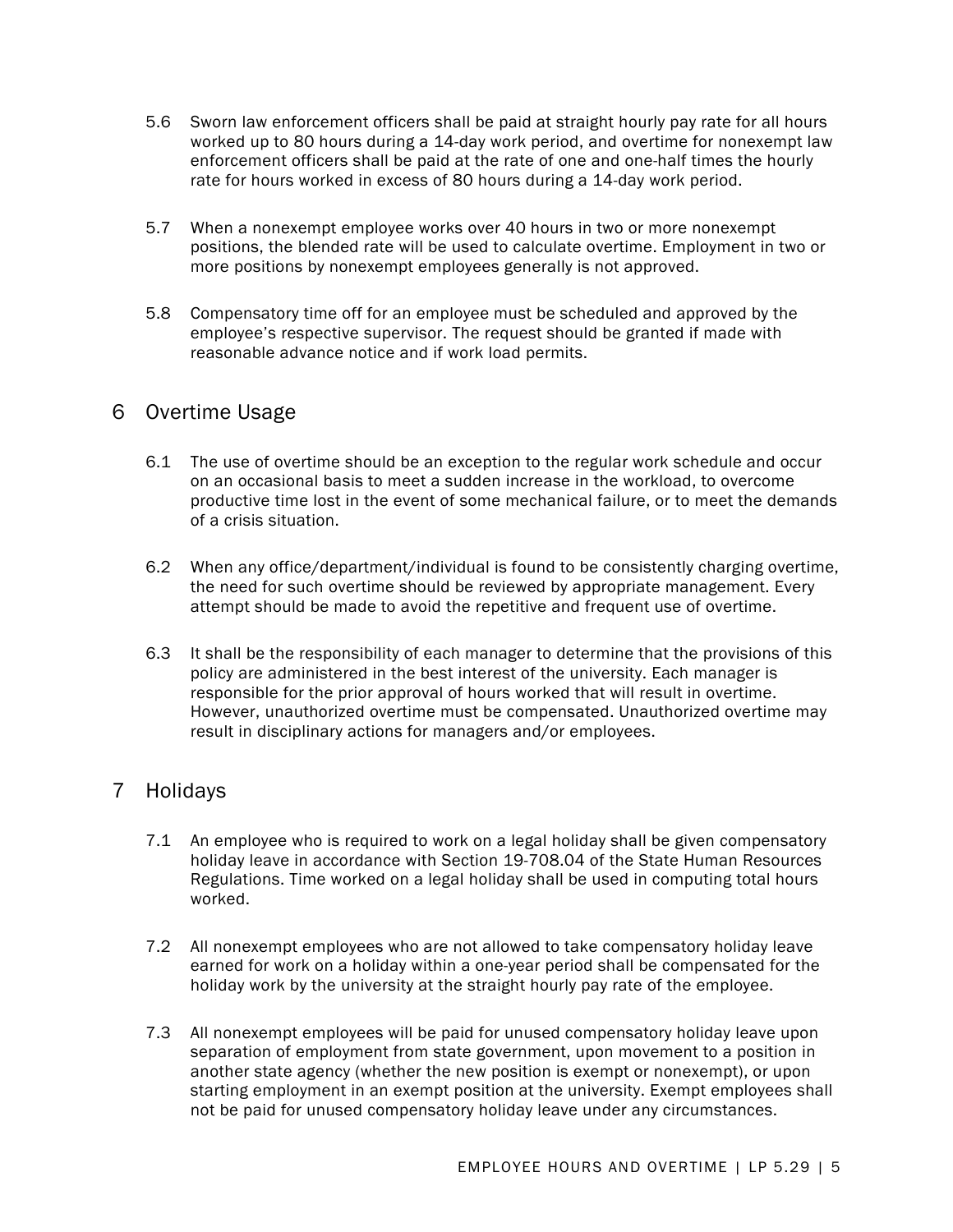7.4 The length of an employee's holiday is computed based on the number of hours in the employee's average workday. The number of hours in a holiday is determined by dividing the total number of hours an employee is regularly scheduled to work during a week by five (regardless of the number of days the employee actually reports to work).

## 8 Exempt Employees

- 8.1 Although the FLSA does not require overtime compensation for exempt employees, compensatory time off may be an option in approved circumstances.
- 8.2 If compensatory time off is granted, exempt employees will earn one hour of compensatory time for each hour worked in excess of 40 hours in the official workweek. Compensatory time off may be scheduled only with supervisory approval. It is possible that an exempt employee will not be able to use all of their compensatory time.
- 8.3 Exempt employees may receive compensatory time off for hours worked, for time spent traveling, or for attendance at lectures, meetings, training programs, etc., in excess of the normal 40-hour workweek. Under no circumstances will an exempt employee be allowed to accumulate more compensatory time than the FLSA allows for a nonexempt employee.
- 8.4 Upon separation from employment, exempt employees will not be compensated for any unused compensatory time.
- 8.5 Within the provisions listed above, it will be the responsibility of each department head to develop procedures for the authorization and use of compensatory time for exempt employees, and to keep records to substantiate the consistent application of procedures.

### 9 Temporary Employees

- 9.1 The hourly rate is the "regular rate" for temporary employees. This rate is calculated by dividing the annual salary by 2,080 hours. Temporary employees shall be compensated for all hours worked.
- 9.2 Although a temporary employee may be designated as exempt, an exempt temporary employee must be paid a salary regardless of the number of hours worked.

### 10 Impact of Status Change